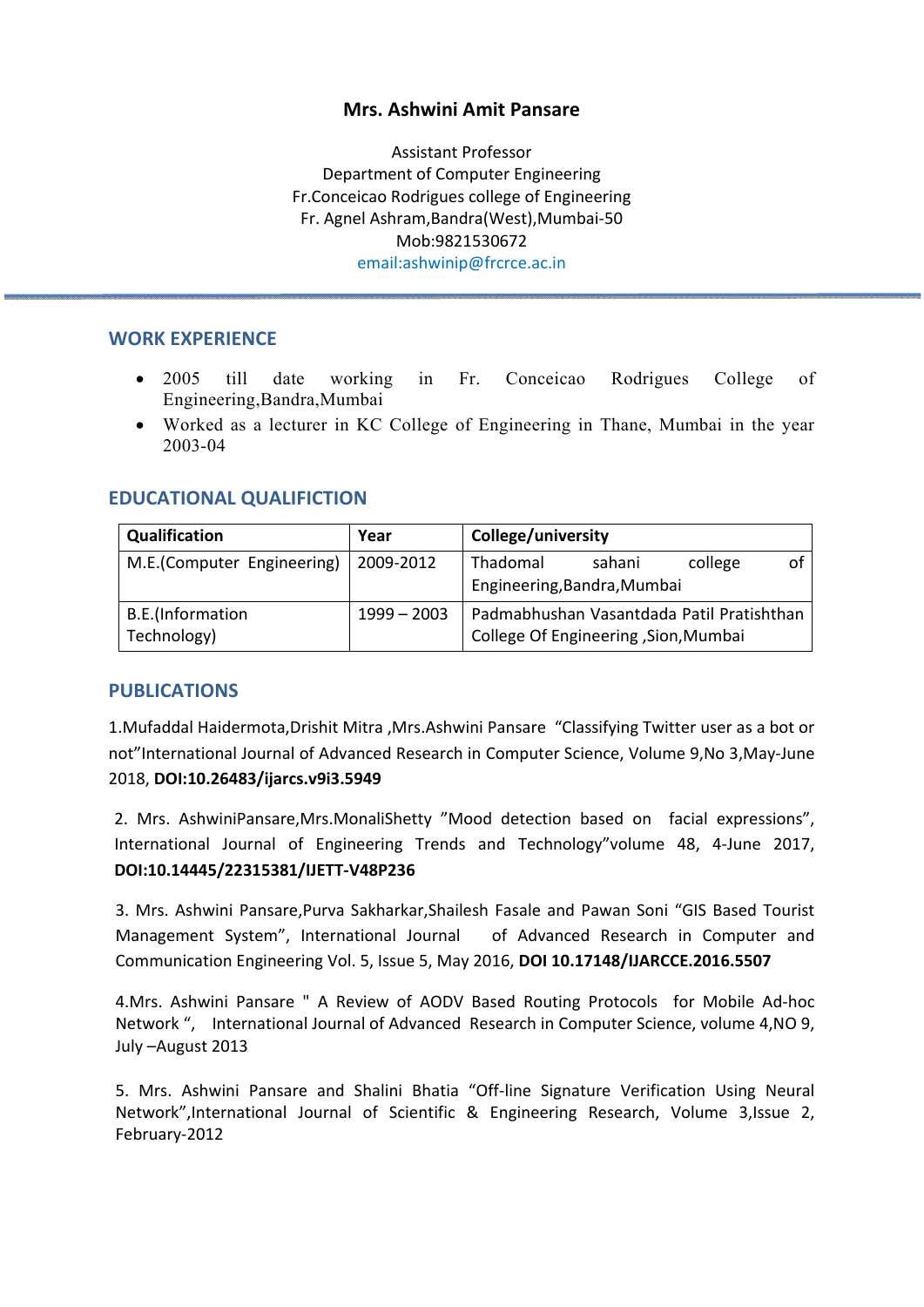6. Mrs. Ashwini Pansare and Shalini Bhatia. "Handwritten Signature Verification using Neural Network" ,International Journal of Applied Information Systems , January 2012.

## **RESEARCH PROJECTS UNDERTAKEN**

- Ongoing Benett University project "E‐krishi Saurakshak " from July 2018
- Completed AICTE approved Minor Research Grant Project "Intelligent waste collector" , year 2018‐19
- Minor Research Grant proposal " speaking Medication reminder system using IOT" submitted in year 16‐17
- Ongoing K yantra E-FSI project from march 2019

## **RESEARCH PROPOSALS SUBMITTED**

- Benett university and AICTE approved research project on "segmenting satellite images for detection of road,buildings,natural resources" submitted in year 17‐18
- Research proposal on "safe car" submitted to FR. CRCE, institute in year 17‐18
- Minor Research Grant proposal " speaking Medication reminder system using IOT" submitted in year 16‐17

## **AREA OF INTEREST**

- Programming subjects  $C, C++,$ java
- Data structures and Algorithms
- Image Processing and Neural Network
- Computer organization and architecture
- Web Technology
- Machine learning
- Data mining

#### **INTERACTION WITH OUTSIDE WORLD**

- reviewed research papers in International conference on Computing, Communication and control organized at Fr. CRCE on 1‐2 December 2017
- Paper setting at DJ Sanghvi College of Engineering for subject "Data structure and Analysis" , Second Year Information Technology in academic term July – Nov 2019
- Paper setting at DJ Sanghvi College of Engineering for subject " operating system" Second Year Information Technology in academic term July – Nov 2019

## **COURSES TAUGHT**

- Structured Programming Approach
- Data Structures
- Analysis of Algorithms
- Web Technology
- Digital Logic Design and Application
- Operating System
- Microprocessor
- Advanced Microprocessor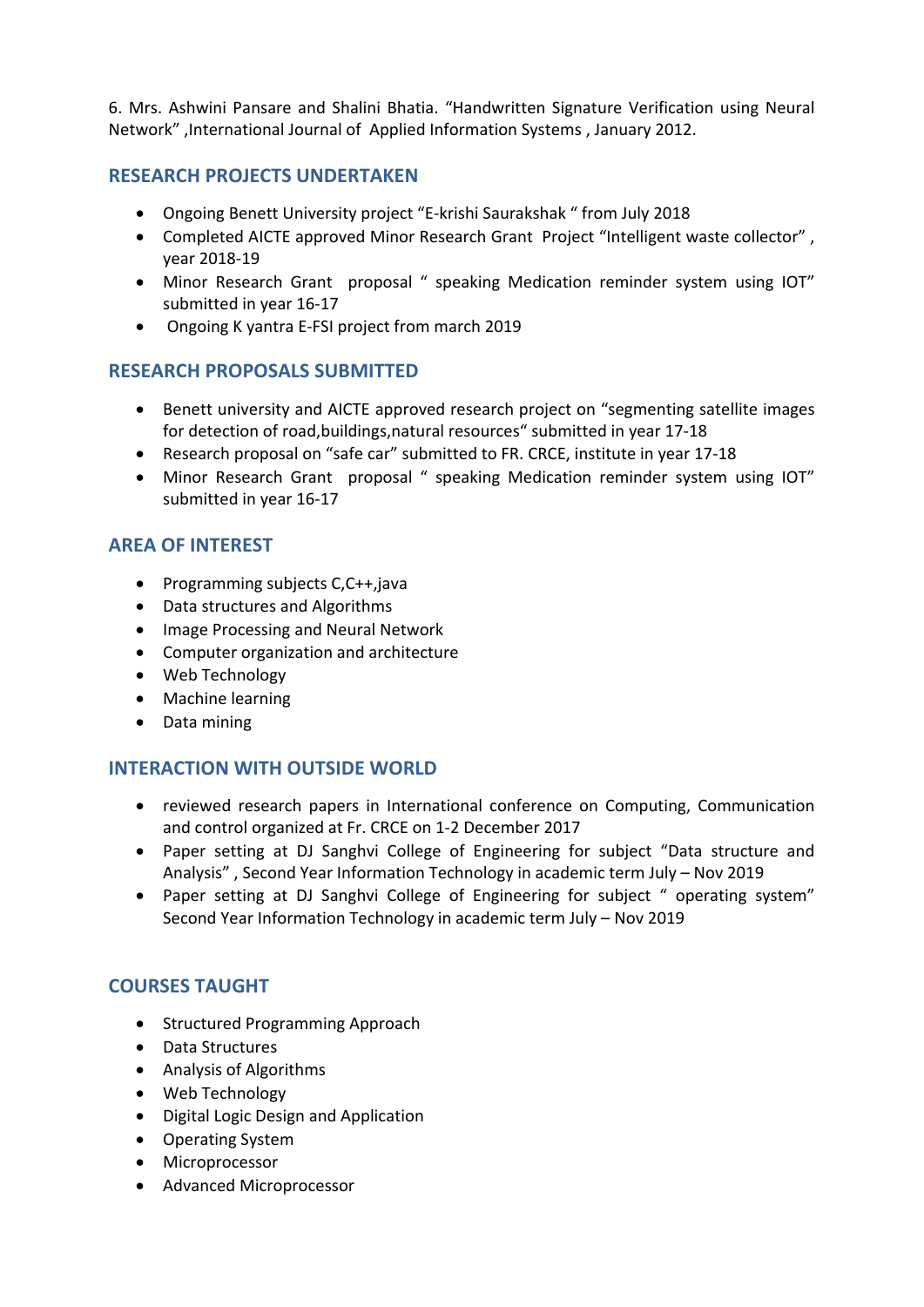Computer organization and architecture

## **NPTEL COURSES COMPLETED**

- 8 WEEK NPTEL course on "Design and Analysis of Algorithms" conducted from 24-July 2017 to 15‐Sep 2017
- One of the top 5% candidate in 8 WEEK NPTEL course on "Programming data structures and Algorithms using C" conducted from 24‐July 2017 to 15‐Sep 2017
- 8 week NPTEL course on "Data Mining" conducted from February –April 2019.
- 12 weeks NPTEL course on "Social Networks" conducted from January –April 2019.
- Completed workshop on "Artificial Intelligence and Deep Learning" conducted by Benett university at FR. CRCE from 21<sup>st</sup> July-23<sup>rd</sup> July 2018

## **STTP/FDP ATTENDED**

- Attended FDP on "Machine learning and Block chain" organized by computer department in August 2018
- Attended session on virtual labs organized by electronics department in collaboration with IIT in 2018
- AICTE-ISTE approved STTP on" pedagogy for effective Integration of Information and Communication Technologies(ICT) " organized at Shah and Anchor COE, Mumbai from 3rd May 2018‐8th May 2018
- ISTE approved STTP on "Internet Of Things "organized at Fr. CRCE,Mumbai from 27 June‐1 July 2016
- D‐Link Training on Wireless LAN at Fr. CRCE,Mumbai in July 2016
- FDP on "Experiential Learning: Project Management" by TCS on 11th January 2018
- ISTE approved STTP by Wipro Mission 10X advanced course organized at Fr. CRCE,Mumbai from
- ISTE approved STTP on " High Impact Teaching Skills" by Wipro Mission 10X organized at Fr. CRCE, Mumbai from 1‐5 August 2011
- ISTE approved STTP on "Object oriented as a problem solving and research methodologies "organized at TSEC, Mumbai from 12‐24 Dec 2011
- ISTE approved STTP on "Advanced Internet Technologies" organized at Fr. CRCE, Mumbai 18‐22 July 2011
- Two days FDP on "Digital Forensic:Open Source Tools" organized at Fr.CRCE,Bandra from29‐30 Jan 2016
- FDP on "HADOOP" organized at Fr.CRCE,Bandra in collaboration with TCS 23‐24 Aug 2013
- FDP on "Introduction to Geometric Algorithm" organized at Fr.CRCE,Bandra in collaboration with TCS 22‐23 July 2008

## **DEPARTMENTAL KEY RESPONSIBILITIES**

- Coordinator for College cultural function Euphoria in year 19‐20 and 18‐19
- Working as Technical committee member of International conference to be held in DEC 2019‐20
- Faculty in charge for Computer society of India(CSI) from year 18‐19 till date.
- Coordinator for second year Project based learning in year 18‐19
- Departmental Project coordinator for year 17‐18 and 16‐17